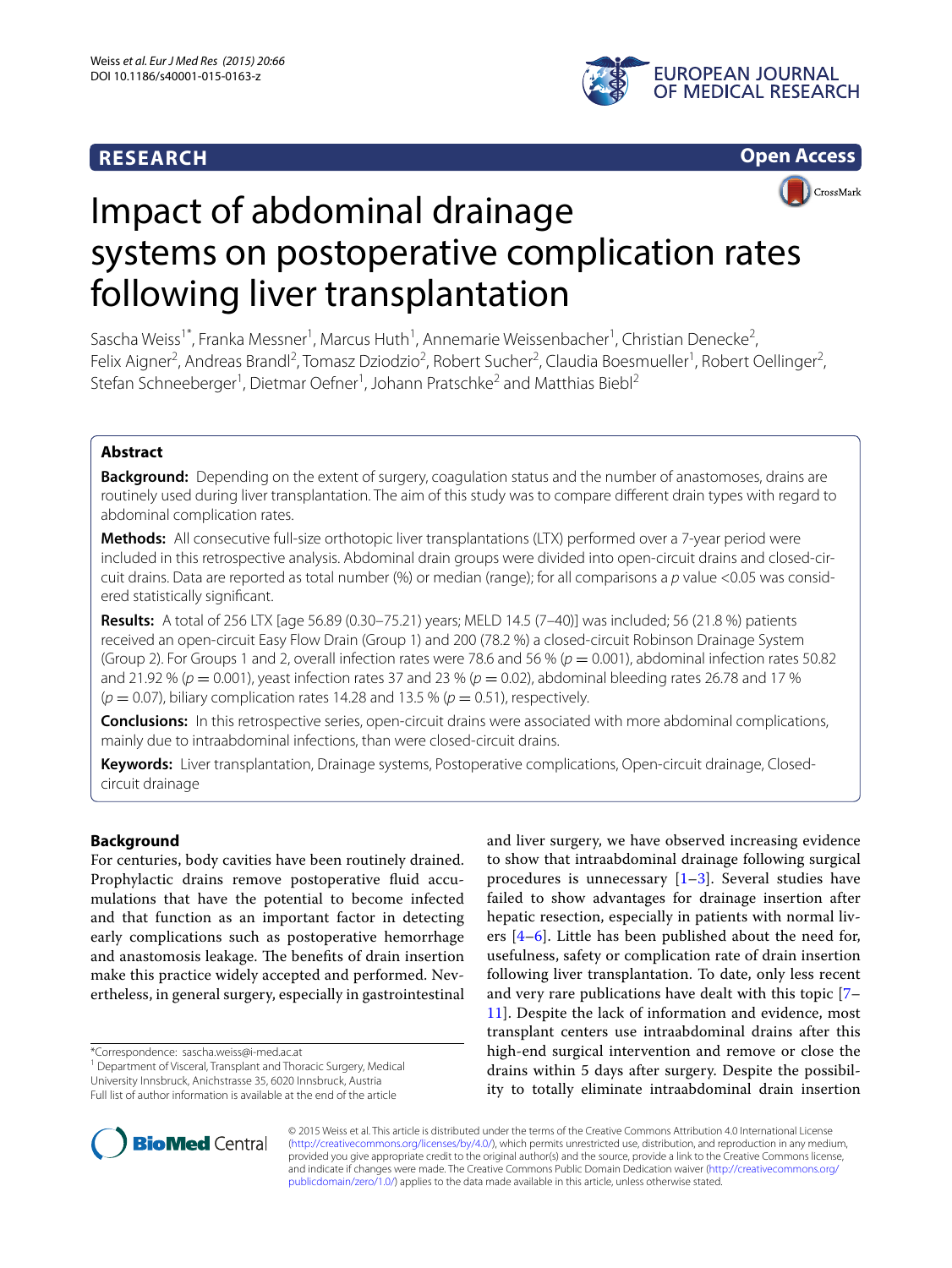after liver transplantation, the question remains as to what kind of intraabdominal drain is associated with lower complication rates. While intraabdominal drains generally function without active suction, they differ mainly with regard to internal diameter, mechanism of fluid transportation (tube versus capillary system) and how the drains are connected to the collection system. The current literature makes no recommendation on whether to use open-circuit or closed-circuit drainage systems after liver transplantation. We here retrospectively analyze the use of a closed-circuit silicone drain and an open-circuit capillary drain with regard to appearance of postoperative abdominal complications after liver transplantation.

## **Methods**

We conducted a retrospective review of all consecutive full-size orthotopic liver transplantations (LTX) with primary closure of the abdomen performed over a 7-year period. Abdominal drain groups were divided into opencircuit silicone drains (Easy Flow Drain, Web-Sil Drain Easy Flow, 12 mm, Websinger, Wolkersdorf, Austria; Group 1) and closed-circuit silicone drains (Robinson Drainage System, 21 French, Dahlhausen, Cologne, Germany; Group 2).

Demographic and clinical data were recorded pre- and intraoperatively, as well as during the standardized postoperative follow-up at 3, 6, 12, 24 and 36 months. Followup was obtained in 100 % of patients.

Primary study endpoint was the infection rate at end of follow-up. Secondary study endpoints were surgeryrelated morbidity, bleeding, reoperation and biliary complication.

All patients were treated after granting written informed consent. Due to the retrospective nature of the study, the local institutional review board issued a waiver for IRB approval of this study protocol. Data are reported as totals (%) or median (range). Statistical analysis was performed using the SPSS 18.0 software (IBM, Michigan, USA), applying the Chi<sup>2</sup> and the Mann–Whitney  $U$  test where appropriate. Differences of studied variables were identified by univariate analysis. Multivariate analyses were performed using stepwise Cox regression. *p* values <0.05 were deemed significant.

All consecutive patients receiving a full-size orthotopic liver transplantation from a deceased donor during the study period were included. The standard approach for liver transplantation was a bilateral subcostal incision with a midline extension. All incisions were closed 2-layered in a running fashion with looped 0 (peritoneum) and 1 (fascia) absorbable suture (PDS Covidien®). Orthotopic liver transplantation was performed by classical technique, as previously described [\[12](#page-6-6)]. No venovenous

bypass was used in cases of retrohepatic caval resection. In only 4 % of the patients in Group 1 and 3 % of the patients in Group 2 was an orthotopic liver transplantation performed in piggyback technique. No patients with Roux-en-Y choledocho-jejunostomy were included in the study. The bile duct anastomosis was end-to-end or sideto-side with or without insertion of a T tube. In cases where a T tube was inserted, it was generally closed on postoperative day 5 after a contrast study demonstrated free run-off to the duodenum.

Postoperative surveillance included daily abdominal ultrasound exams in the first postoperative week and CT scans on clinical suspicion.

Immunosuppression consisted of induction therapy (Simulect®), followed by calcineurin inhibitors with or without mycophenolic acid maintenance. Steroids were tapered within 6 months post-transplant.

The drain was inserted before the abdominal wall was closed. The drains were routinely diverted from the right middle abdomen. In some cases where this was not possible the drains were placed in the left middle abdomen. In the open-circuit silicone drainage (Easy Flow) group, two drains were inserted through one incision. One intraabdominal end was placed in the retroperitoneal space, the second end near the hilum of the liver. Depending on coagulation state and bleeding tendency, one or two closed-circuit silicone drains (Robinson Drainage System) were inserted.

In the case of a biliary fistula that did not require surgical intervention, a lavage catheter was additionally inserted and continuous sterile lavage was initiated.

Our standard perioperative antibiotic regimen consisted of piperacillin/tazobactam. On transfer from the intensive care unit with running antibiotic and antifungal treatment, preoperative therapy was continued. Routine microbial analyses of the drainage fluid have been performed on postoperative day 3. The diagnosis of intraabdominal infections was made by standardized collection of drainage fluid with consecutive positive culture for pathogens (e.g. candida).

#### **Results**

Two hundred and fifty-six consecutive patients were included in this retrospective study. Mean patient age in Group 1 (open-circuit drainage) and Group 2 (closedcircuit drainage) was 51.4 (12–68) and 52.6 (16–67) years, respectively. Group 1 comprised 12 female and 44 male patients (F:M ratio 1:3.67) and Group 2 comprised 47 female and 153 male (F:M ratio 1:3.26) patients. The main indications for liver transplantation were fatty liver cirrhosis due to alcohol, chronic viral hepatitis (HBV, HCV), PBC, sclerosing cholangitis, autoimmune hepatitis and acute liver failure, with malignant transformation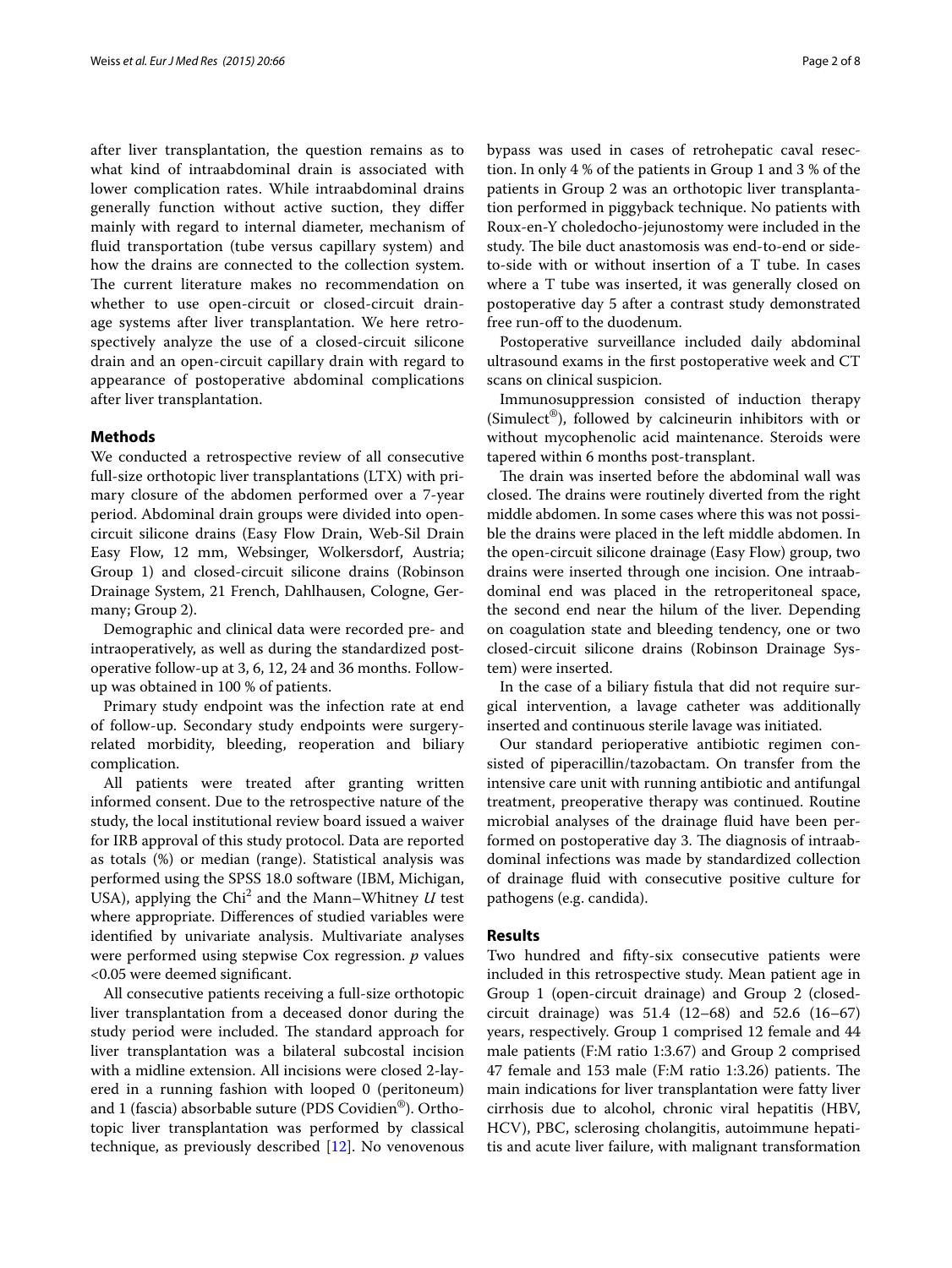of cirrhosis found in 24 (43 %) patients in Group 1 and 69 (35 %) in Group 2.

Relevant donor data and recipient comorbidities are listed in Table [1](#page-2-0). Both groups were well matched with no significant differences found between the groups with regard to donor or recipient age ( $p = 0.7$ ,  $p = 0.3$ ), gender

<span id="page-2-0"></span>**Table 1 Preoperative donor and recipient features**

| Group 1<br>Parameters<br>(open drainage) |                  | Group 2<br>(closed drainage) | <i>p</i> value |  |
|------------------------------------------|------------------|------------------------------|----------------|--|
| Number of patients                       | 56               | 200                          |                |  |
| Donor age (years)                        | 46.5 (24-74)     | 49.0 (15-76)                 | $0.7$ (ns)     |  |
| Donor gender (m:f)                       | 29:27            | 96:104                       | $0.4$ (ns)     |  |
| Donor CMV-positive                       | 34 (61 %)        | 110 (55 %)                   | $0.2$ (ns)     |  |
| Donor ICU stay (days)                    | $6(1-16)$        | $5(1-14)$                    | $0.7$ (ns)     |  |
| Donor steatosis hepatis                  |                  |                              |                |  |
| No                                       | 42 (75 %)        | 161 (80 %)                   | $0.8$ (ns)     |  |
| Moderate                                 | 11 (20 %)        | 35 (17.5 %)                  | $0.9$ (ns)     |  |
| Severe                                   | 3(5%             | $4(2\% )$                    | $0.8$ (ns)     |  |
| Recipient age (years)                    | 51.4 (12-68)     | 52.6 (16–67)                 | $0.3$ (ns)     |  |
| Recipient gender (m:f)                   | 44:12            | 153:47                       | $0.9$ (ns)     |  |
| Recipient CMV-positive                   | 37 (66 %)        | 141 (70 %)                   | $0.3$ (ns)     |  |
| CMV (donor+/recip.-)                     | 12 (21 %)        | 38 (19 %)                    | $0.8$ (ns)     |  |
| MELD score                               | $17.0(8-39)$     | $16(7-40)$                   | $0.3$ (ns)     |  |
| Body Mass Index                          | 25.9 (17.4-35.4) | 26.6 (18.5 - 36.2)           | $0.9$ (ns)     |  |
| Underlying disease                       |                  |                              |                |  |
| Hepatitis B                              | 5 (9 %)          | 13 (7 %)                     | $0.4$ (ns)     |  |
| Hepatitis C                              | 13 (23 %)        | 47 (24 %)                    | $0.6$ (ns)     |  |
| Cryptogenic                              | 2(4%             | 12(6%)                       | $0.4$ (ns)     |  |
| Primary biliary cir-<br>rhosis           | 1(2%)            | $9(4.5\%)$                   | $0.3$ (ns)     |  |
| Biliary atresia                          | 0                | $1(0.5\%)$                   | $0.8$ (ns)     |  |
| Sclerosing cholangitis                   | 1(2%)            | $5(2.5\%)$                   | $0.6$ (ns)     |  |
| Autoimmune hepa-<br>titis                | $1(2\%)$         | 4 (2 %)                      | $0.7$ (ns)     |  |
| Metabolic                                | 0                | $11(5.5\%)$                  | $0.1$ (ns)     |  |
| Acute liver failure                      | 4 (7 %)          | 14 (7 %)                     | $0.6$ (ns)     |  |
| Chronic alcoholic                        | 29 (52 %)        | 84 (42 %)                    | $0.5$ (ns)     |  |
| Presence of HCC <sup>a</sup>             | 24 (43 %)        | 69 (34.5 %)                  | $0.1$ (ns)     |  |
| Child-Pugh score                         |                  |                              |                |  |
| Child A                                  | 10 (18 %)        | 42 (21 %)                    | $0.9$ (ns)     |  |
| Child B                                  | 32 (57 %)        | 110 (55 %)                   | $0.9$ (ns)     |  |
| Child C                                  | 14 (25 %)        | 48 (24 %)                    | $0.8$ (ns)     |  |
| Previous abdominal<br>surgery            | 24 (43 %)        | 85 (42.5 %)                  | $0.5$ (ns)     |  |
| Preoperative portal<br>vein thrombosis   | 2(4%             | 10 (5 %)                     | $0.5$ (ns)     |  |
| Retransplantation                        | 3(5%)            | 15 (7.5 %)                   | $0.4$ (ns)     |  |

Values are expressed as median (range)

*Group 1* open-circuit drainage (Easy Flow Drain), *Group 2* closed-circuit drainage (Robinson Drainage System)

<sup>a</sup> Hepatocellular carcinoma

in donor and recipient groups ( $p = 0.4$ ,  $p = 0.9$ ), recipient BMI ( $p = 0.9$ ) and MELD score ( $p = 0.3$ ).

Operative and perioperative data are shown in Table [2](#page-3-0). Liver transplantation technique [retrohepatic caval resection ( $p = 0.5$ ) vs. piggyback ( $p = 0.5$ ), type of choledocho-choledochostomy [end-to-end  $(p = 0.6)$  vs. side-to-side  $(p = 0.5)$ ], use of T drains [with vs. no T tube  $(p = 0.1)$ , cold ischemia time  $(p = 0.7)$ , need for blood transfusion ( $p = 0.3$ ) and total operative times ( $p = 0.9$ ) were comparable between the two groups.

## **Postoperative course and surgical morbidity after transplantation**

Comparison of outcome and postoperative complication rates is shown in Table [3.](#page-3-1) Occurrence of primary nonfunction of the liver graft was similar in both groups  $(p = 0.6)$ . Furthermore, no differences in postoperative ICU stay ( $p = 0.4$ ) or length of hospital stay ( $p = 0.3$ ) were detected. Vascular complications such as hepatic artery dissection ( $p = 0.4$ ) or hepatic artery and portal vein thrombosis ( $p = 0.5$ ,  $p = 0.6$ ) were comparable in both groups. Bile duct complications such as bile duct leakage ( $p = 0.4$ ) and stenosis ( $p = 0.1$ ) were also comparable. The number of reoperations was significantly increased in the open-circuit drainage group ( $p = 0.04$ ). In addition, we encountered significantly more intraabdominal hematomas in Group 1 ( $p = 0.005$ ). The occurrence of bleeding (defined as need for packed red blood cells after POD 1) showed a tendency to be higher in Group 1, but without statistical significance  $(p = 0.07)$ .

#### **Infectious complications after liver transplantation**

Postoperative infection rates are shown in Table [4](#page-4-0). The overall infection rate was significantly higher in Group 1 ( $p = 0.001$ ) and was related to an increased abdominal infection rate in this group ( $p = 0.001$ ). While bacterial infections did not significantly differ between the two groups, the rate of candida infections was increased in Group 1 ( $p = 0.02$ ). Other fungal infections (aspergillus  $p = 0.1$ ) showed no differences between the two patient groups.

No differences between the two groups were found with regard to positive cultures for MRSA ( $p = 0.2$ ), clostridium infections  $(p = 0.5)$ , oral candidiasis  $(p = 0.5)$ , central venous catheter infections  $(p = 0.5)$ , CoNS (*p* = 0.2), ESBL-producing Enterobacteriacae  $(p = 0.7)$ , or viral infections such as herpes simplex virus infection ( $p = 0.5$ ), CMV infection ( $p = 0.6$ ) or Epstein-Barr virus infections ( $p = 0.8$ ). Statistical analysis of all patients undergoing reoperation showed no significant difference in occurrence of abdominal fungal infections (Table [5\)](#page-4-1).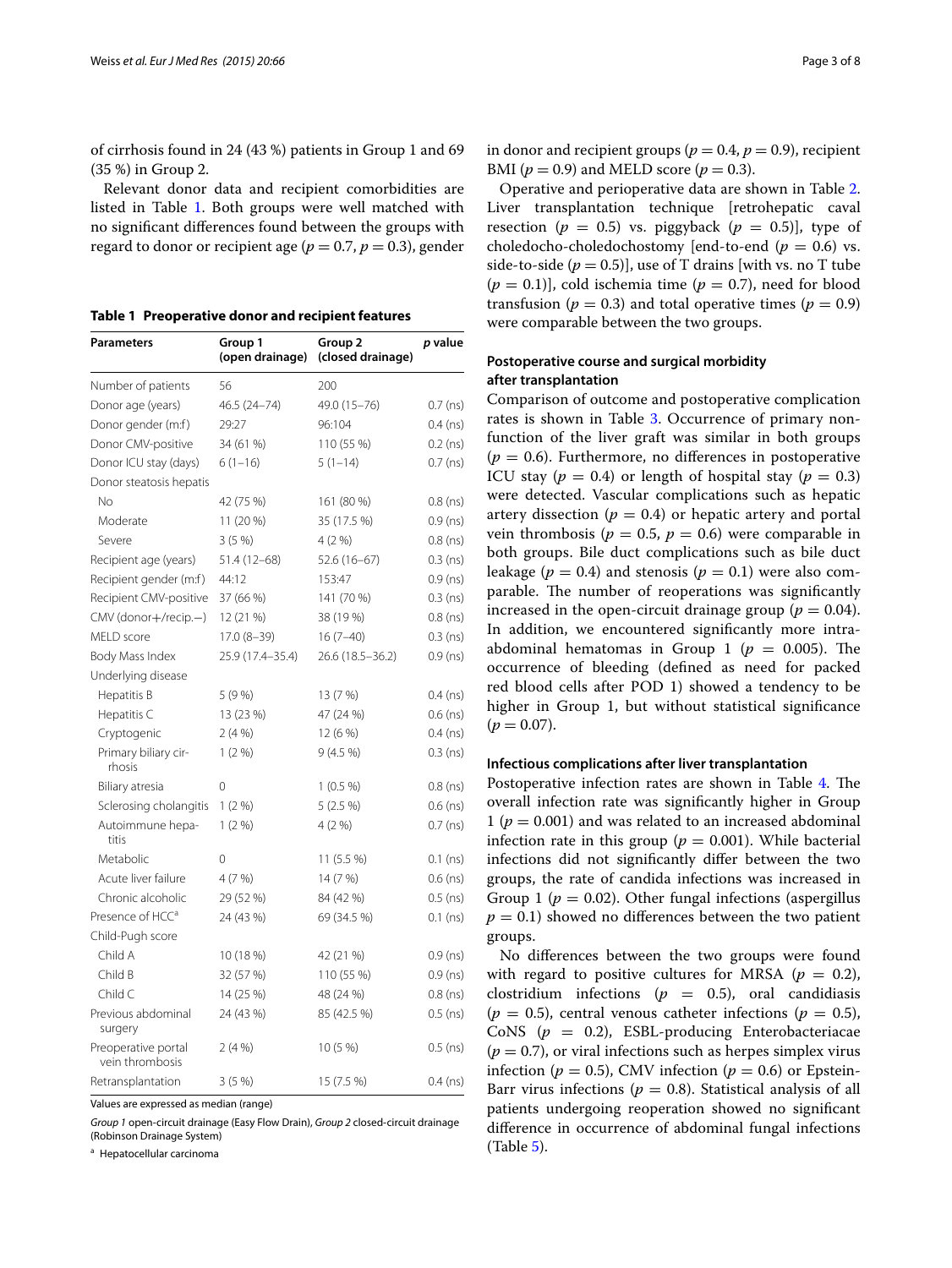# <span id="page-3-0"></span>**Table 2 Recipient features peri- and intraoperatively and immunosuppression**

| <b>Parameters</b>                           | Group 1 (open drainage) | Group 2 (closed drainage) | p value    |
|---------------------------------------------|-------------------------|---------------------------|------------|
| Number of patients                          | 56                      | 200                       |            |
| Liver transplantation technique             |                         |                           |            |
| Piggyback technique                         | $2(4\%)$                | 6(3%)                     | $0.5$ (ns) |
| Retrohepatic caval resection                | 54 (96 %)               | 194 (97 %)                | $0.5$ (ns) |
| Bile duct anastomosis                       |                         |                           |            |
| End-to-end                                  | 24 (43 %)               | 97 (49 %)                 | $0.6$ (ns) |
| Side-to-side                                | 32 (57 %)               | 103 (51 %)                | $0.5$ (ns) |
| T tube insertion (yes:no)                   | 8:48                    | 16:184                    | $0.1$ (ns) |
| Drain removal (postoperative day)           | $6(4-13)$               | $5(5-11)$                 | $0.7$ (ns) |
| Immunosuppression                           |                         |                           |            |
| Tacrolimus and MMF                          | 38 (68 %)               | 140 (70 %)                | $0.8$ (ns) |
| Cyclosporin and MMF                         | 11 (20 %)               | 52 (26 %)                 | $0.8$ (ns) |
| Simulect                                    | 53 (95 %)               | 185 (92 %)                | $0.9$ (ns) |
| Cold ischemia time (min)                    | 512 (212-954)           | 528 (229-1098)            | $0.7$ (ns) |
| Operative time (min)                        | 362 (238-712)           | 358 (360-643)             | $0.9$ (ns) |
| Intraoperative blood transfusion (units)    | $4(0-31)$               | $3.5(0-23)$               | $0.3$ (ns) |
| Intraoperative platelet transfusion (units) | $2(0-6)$                | $2.5(0-7)$                | $0.4$ (ns) |
| Intraoperative plasma transfusion (units)   | $6(2-29)$               | $7(1-31)$                 | $0.6$ (ns) |

Values are expressed as median (range)

*Group 1* open-circuit drainage (Easy Flow Drain), *Group 2* closed-circuit drainage (Robinson Drainage System)

# <span id="page-3-1"></span>**Table 3 Outcome and surgical morbidity following liver transplantation**

| <b>Parameters</b>                                         | Group $1, n = 56$<br>(open drain) | Group 2, $n = 200$<br>(closed drain) | p value<br>(univariate) | <i>p</i> value<br>(multivariate) |
|-----------------------------------------------------------|-----------------------------------|--------------------------------------|-------------------------|----------------------------------|
| Primary non-function                                      | $1(2\%)$                          | $3(1.5\%)$                           | $0.6$ (ns)              |                                  |
| Postoperative ICU stay (days)                             | $5(2-57)$                         | $4(1-59)$                            | $0.4$ (ns)              |                                  |
| Postoperative hospital stay (days)                        | $23(11-108)$                      | $21(13-98)$                          | $0.3$ (ns)              |                                  |
| Postoperative severe acute renal failure with<br>dialysis | 13 (23 %)                         | 39 (19.5 %)                          | $0.7$ (ns)              |                                  |
| Acute rejection                                           | 12(21%)                           | 21 (10.5 %)                          | 0.03(s)                 | $0.06$ (NS)                      |
| Reoperation                                               | 31 (55 %)                         | 82 (41 %)                            | 0.04(s)                 | $0.07$ (NS)                      |
| Bleeding                                                  | 15(27%)                           | 34 (17 %)                            | $0.07$ (ns)             | $\overline{\phantom{0}}$         |
| Hematoma                                                  | 21 (38 %)                         | 39 (20 %)                            | $0.005$ (s)             | 0.042(S)                         |
| Ascites                                                   | $\Omega$                          | 2(1%)                                | $0.6$ (ns)              | $\overline{\phantom{0}}$         |
| Wound healing complication                                | 8 (14 %)                          | 18 (9 %)                             | $0.2$ (ns)              | -                                |
| Neurological complication                                 | 4(7%)                             | 17 (9 %)                             | $0.5$ (ns)              |                                  |
| Hepatic artery dissection                                 | $1(2\%)$                          | $1(0.5\%)$                           | $0.4$ (ns)              |                                  |
| Hepatic artery thrombosis                                 | 1(2%)                             | 2(1%)                                | $0.5$ (ns)              |                                  |
| Portal vein thrombosis                                    | $\Omega$                          | 2(1%)                                | $0.6$ (ns)              | $\qquad \qquad =$                |
| Bile duct leak                                            | $2(3.6\%)$                        | 12 (6 %)                             | $0.4$ (ns)              |                                  |
| Bile duct ischemia                                        | $\circ$                           | $1(0.5\%)$                           | $0.6$ (ns)              | $\qquad \qquad =$                |
| Bile duct stenosis                                        | $3(5.4\%)$                        | 6(3%)                                | $0.4$ (ns)              |                                  |
| Cholestasis                                               | 5(9%)                             | 8(4% )                               | $0.1$ (ns)              |                                  |

Values are expressed as median (range)

Italic values indicate statistical significance of *p* value (*p* > 0.05)

*Group 1* open-circuit drainage (Easy Flow Drain), *Group 2* closed-circuit drainage (Robinson Drainage System)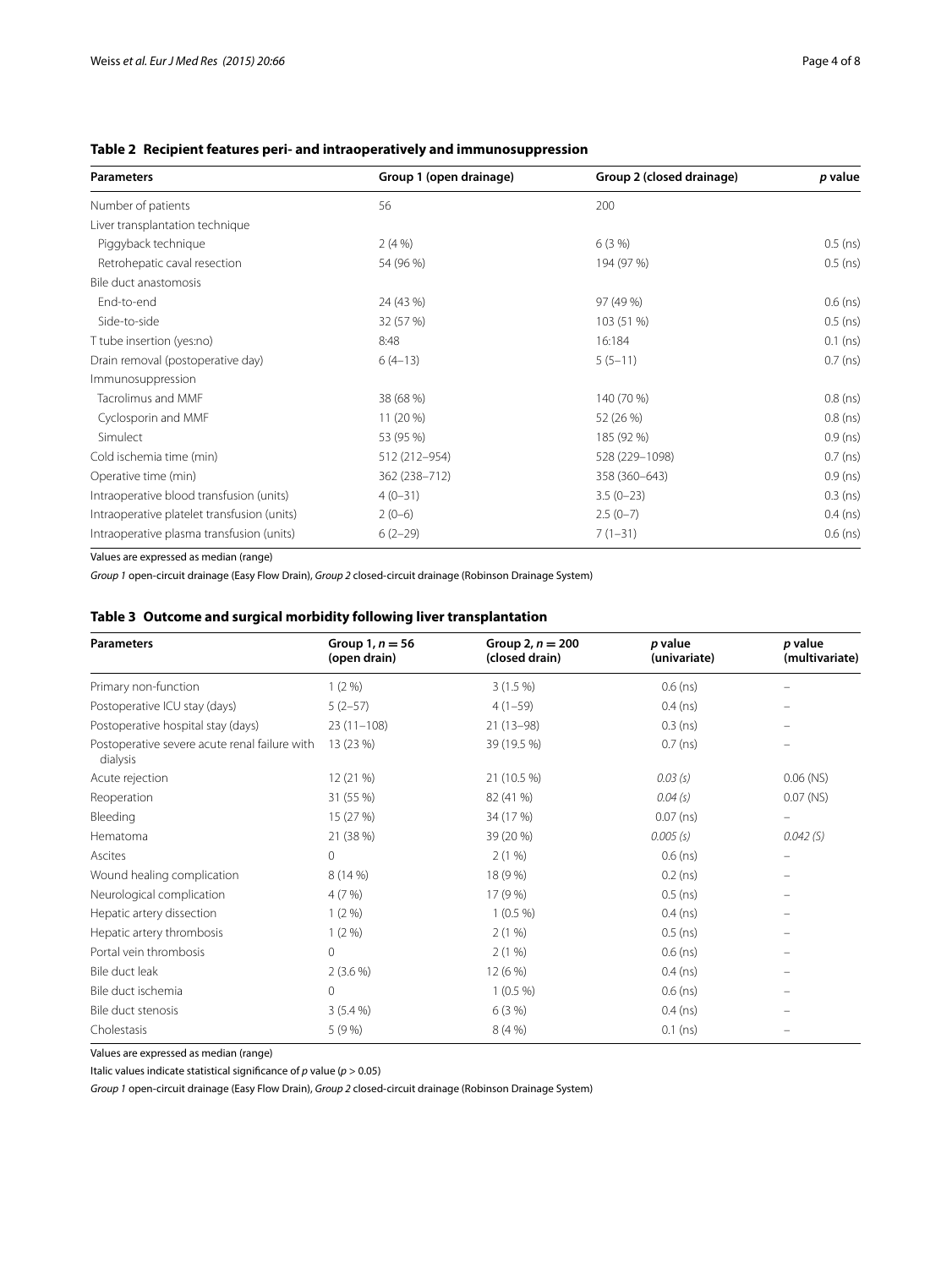| Parameter                                 | Group $1, n = 56$<br>(open drain) | Group 2, $n = 200$<br>(closed drain) | p value<br>(univariate) | p value<br>(multivariate) |
|-------------------------------------------|-----------------------------------|--------------------------------------|-------------------------|---------------------------|
| Overall infection rate                    | 44 (79 %)                         | 98 (49 %)                            | $0.001$ (s)             | 0.032(S)                  |
| Wound infection rate                      | 9(16%)                            | 21 (11 %)                            | $0.2$ (ns)              | $\overline{\phantom{m}}$  |
| Cholangitis                               | $2(4\%)$                          | $3(1.5\%)$                           | $0.3$ (ns)              |                           |
| Gastrointestinal infection                | 1(2%)                             | 6(3%)                                | $0.5$ (ns)              |                           |
| <b>MRSA</b>                               | 1(2%)                             | $\Omega$                             | $0.2$ (ns)              |                           |
| Clostridium                               | 1(2%)                             | $7(3.5\%)$                           | $0.5$ (ns)              | $\qquad \qquad =$         |
| Sepsis                                    | $1(2\%)$                          | $10(5\%)$                            | $0.3$ (ns)              |                           |
| Oral candidiasis                          | 1(2%)                             | 2(1%)                                | $0.5$ (ns)              |                           |
| Central venous catheter infection         | 8 (14 %)                          | 32 (16 %)                            | $0.5$ (ns)              |                           |
| Herpes simplex infection                  | 14 (25 %)                         | 47 (24 %)                            | $0.5$ (ns)              |                           |
| CMV infection                             | 10 (18 %)                         | 36 (18 %)                            | $0.6$ (ns)              |                           |
| Epstein-Barr virus                        | $\Omega$                          | $1(0.5\%)$                           | $0.8$ (ns)              |                           |
| CoNS                                      | 29 (52 %)                         | 90 (45 %)                            | $0.2$ (ns)              |                           |
| ESBL-producing Enterobacteriacae          | 11 (20 %)                         | 22 (11 %)                            | $0.7$ (ns)              |                           |
| Overall abdominal infection rate          | 28 (50 %)                         | 45 (22.5 %)                          | $0.001$ (s)             | $0.021$ (S)               |
| Candida albicans infection rate (abdomen) | 23 (41 %)                         | 39 (19.5 %)                          | 0.02(s)                 | 0.036(S)                  |
| Aspergillus spp.                          | $2(4\%)$                          | $1(0.5\%)$                           | $0.1$ (ns)              |                           |
| Other                                     | 3(5%)                             | 5(3%)                                | $0.2$ (ns)              |                           |

<span id="page-4-0"></span>**Table 4 Multivariate regression analysis of infection following liver transplantation after exclusion of non-significant parameters in univariate analysis**

Italic values indicate statistical significance of *p* value (*p* > 0.05)

*Group 1* open-circuit drainage (Easy Flow Drain), *Group 2* closed-circuit drainage (Robinson Drainage System)

<span id="page-4-1"></span>

| Table 5 Abdominal fungal infections following liver transplantation in subgroups with reoperation |  |  |  |  |
|---------------------------------------------------------------------------------------------------|--|--|--|--|
|                                                                                                   |  |  |  |  |

| Parameter                                 | Group 1, $n = 31$ (open drain) | Group 2, $n = 82$ (closed drain) | <i>p</i> value |
|-------------------------------------------|--------------------------------|----------------------------------|----------------|
| Overall abdominal infection rate          | $6(19.5\%)$                    | 19 (23 %)                        | $0.64$ (ns)    |
| Candida albicans infection rate (abdomen) | 4 (13 %)                       | 15 (18 %)                        | $0.71$ (ns)    |

*Group 1* open-circuit drainage (Easy Flow Drain), *Group 2* closed-circuit drainage (Robinson Drainage System)

### **Discussion**

The type of abdominal drainage system to be used as standard procedure following orthotopic liver transplantation is rarely discussed today. Intuitively, the insertion of drainages seems critical, considering the often impaired coagulation status of the patients and the potential for leakage of the biliary anastomosis. Interestingly however, no comparative studies have evaluated the value of insertion of drains after liver transplantation. Sporadically, the use of no drains at all after liver transplantation has been reported [\[7](#page-6-4)[–11](#page-6-5), [13\]](#page-6-7). Nevertheless, this seems only anecdotal in highly selected patients, as most transplant centers use intra-abdominal drains after such an operation. Regarding liver resection surgery, there is however increasing evidence that sheer prophylactic insertion of drainage systems might be unnecessary or even associated with a higher complication rates, such as infection or bleeding  $[4-6]$  $[4-6]$  $[4-6]$ . Similar results have been published for other long-believed areas of certainty for intra-abdominal drainage such as colorectal and gastrointestinal surgery [[2,](#page-6-8) [14](#page-6-9)[–21\]](#page-6-10).

With drain insertion being common surgical practice after liver transplantation, we aimed to investigate which drainage systems are associated with the lowest postoperative complication rates. While in the US, closed-circuit suction drainages such as a Jackson-Pratt drain are most widely used in liver transplant patients, in Europe, either open-circuit passive capillary drainages, or closed-circuit passive silicone drainages (typically 21 or 24 Charriere diameter) are widely used. To prevent erosion of intraabdominal structures both drainage systems are used without active suction. An advantage of the open circuit capillary drainage is the lower rate of obstruction compared to the closed circuit silicone drainage. This is one of the reasons for the broad application in conventional abdominal surgery. However, especially in the early postoperative period, these open-circuit drainages might have disadvantages in the transplant patient population.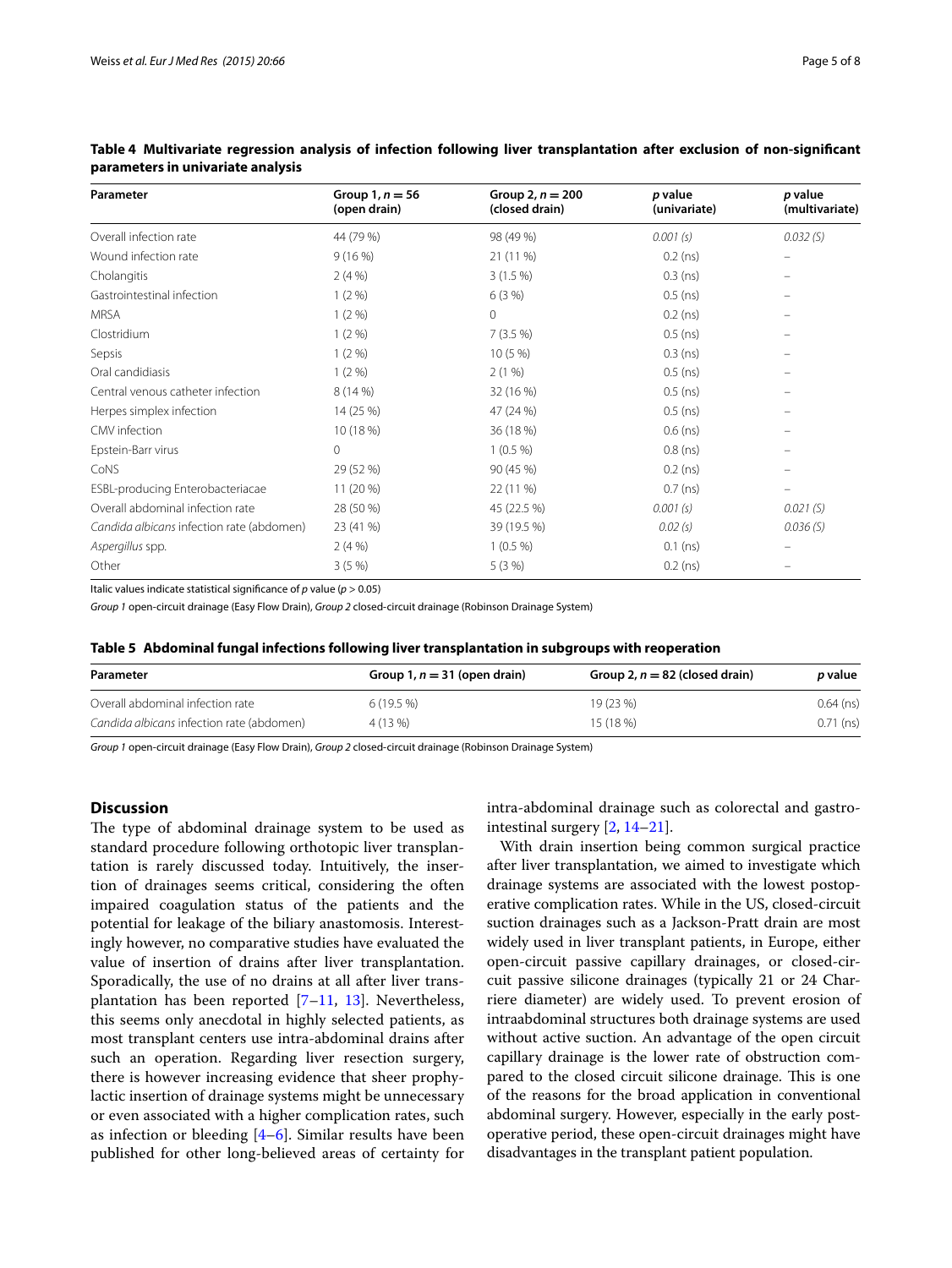Evaluation of vascular complications and biliary leakages showed comparable results for both groups in our study. We noticed no significant differences in occurrence of hepatic artery thrombosis, portal vein thrombosis or hepatic artery dissection between the study groups. Overall, in this series we observed very low vascular complication rates as compared with the current literature. Hepatic artery thrombosis, as most frequent arterial complication, occurs in 3–9 % of adult liver transplant recipients [\[32](#page-6-11)[–34](#page-6-12)].

However, the results for reoperation after liver transplantation are different. In Group 1, 55 % of patients were reoperated, mostly due to hematoma; in Group 2 we reoperated 41 % of patients ( $p = 0.04$ ). Reoperation was performed before removal of drains in 35 % of the patients in the group with open-circuit drains and in 41 % of the patients in the group with closed-circuit drains. The question remains whether open-circuit drainage systems are causally responsible for this. In case of reoperation due to hematoma, we rarely were able to identify an active source of bleeding. Nevertheless, the placement of opencircuit drainage systems would seem to be associated with much greater tissue injury. The amount of tissue damage to the abdominal wall observed for Easy Flow Drain insertion was approximately twice as much as for the Robinson Drainage System, and indeed was the suspected source of hematoma the abdominal wall at the drain entry site in several patients in the open-circuit drainage group. In addition, in this retrospective study, patients with opencircuit drains were more often reoperated overall than were patients with closed-circuit drains.

#### **Infectious complications after liver transplantation**

Infection post LTX occurs in up to 80 % of patients and includes bacterial  $(70 \%)$ , viral  $(20 \%)$  and fungal infections [\[35](#page-6-13)[–38](#page-6-14)]. Risk factors for infection following liver transplantation may be divided into transplant-related factors, donor- and recipient-related factors. Risk factors for infection after liver transplantation include ischemia reperfusion injury, intraoperative blood/platelet and plasma transfusion, type of immunosuppression, rejection rate, prolonged duration of intensive care with or without mechanical ventilation of donor and recipient, postoperative acute renal failure with dialysis requirement, type of biliary reconstruction and retransplantation. Associated risk factors are quality of the graft, MELD score >30, malnutrition and immune status of the recipient [[39–](#page-7-0)[42](#page-7-1)]. Except for the occurrence of acute rejection, we observed no statistical difference with respect to the risk factors for infection.

Intriguingly, the overall rate of abdominal infection was significantly increased in the group with opencircuit drainage systems ( $p = 0.001$ ). In particular, intraabdominal yeast infections were significantly more prevalent ( $p = 0.02$ ). Infections at sites other than the abdomen were not significantly different between both groups.

The incidence of candida peritoneal involvement during postoperative intensive care ranged from 4 to 32 % [[43,](#page-7-2) [44\]](#page-7-3). In liver transplant recipients, the incidence of fungal infection ranged from 7 to 42 % with *Candida* spp. and *Aspergillus* spp. as the pathogens most responsible for infection [\[50\]](#page-7-4). Pungpapong et al. reported a series of 950 liver transplantations with 108 (11 %) episodes of peritonitis  $[45]$  $[45]$ , approximately 30 % caused by fungal infection. This gives a total of 3 % of invasive fungal infections. In contrast, the incidence of fungal infection in other studies appears higher. The colleagues obtained the ascitic fluid by diagnostic paracentesis. In the present and other published studies, ascites was obtained directly from the drainage or bag system under aseptic conditions. Even if we can assume iatrogenic contamination as compared to paracentesis, we observed a significant tendency for fungal colonization in the group of open-circuit drainage systems. *Candida* spp. are common colonizers of the human gastrointestinal and genitourinary tract and only a subgroup of the commensal flora [\[53](#page-7-6)]. While the infection rate observed when using the closed-circuit drainage systems is comparable to that of other publications, we report a significantly increased incidence of fungal infection with open-circuit drainage systems.

Summarizing, we can state, that liver transplant patient are more susceptible to develop bacterial, viral and, in comparison to other transplant recipients, in particular fungal infections. This susceptibility to infection is due to the complexity of the surgical procedure with involvement of the hepatobiliary system [[40](#page-7-7), [41](#page-7-8), [54\]](#page-7-9). Our findings, which show an increased incidence of fungal infections with open-circuit drainage systems, seems plausible as this represents an artificial connection to the environment, which can more frequently facilitate retrograde contamination of the abdominal cavity. Still only few clinical data are published on this topic, so many questions remain unanswered. Randomized clinical trials are needed to further evaluate the safety and benefits of closed-circuit drainage systems.

## **Conclusion**

Based on the strong influence of fungal infections on mortality and morbidity after liver transplantation, we postulate a significant advantage for closed-circuit drainage systems to exclude a further risk factor.

#### **Abbreviations**

LTX: liver transplantation; BMI: Body Mass Index; MELD: model for end-stage liver disease; ATG: anti-thymocyte globulin; HBV: hepatitis B virus; HCV: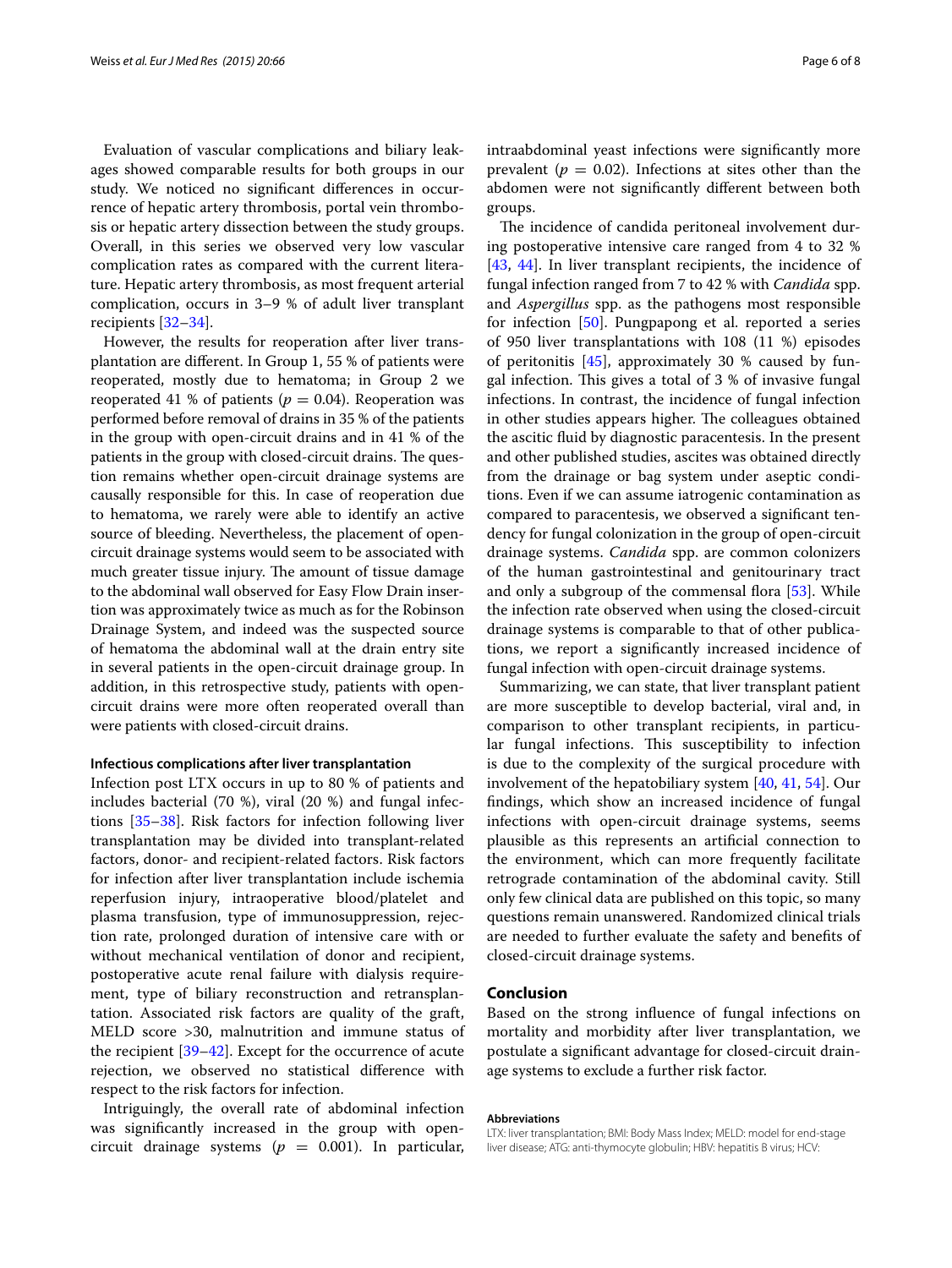hepatitis C virus; PBC: primary biliary cirrhosis; ICU: intensive care unit; MRSA: methicillin-resistant staphylococcus aureus; CMV: cytomegalovirus; CoNS: coagulase-negative staphylococcus; ESBL: extended spectrum beta lactamase; HAT: hepatic artery thrombosis; PVT: portal vein thrombosis.

#### **Authors' contributions**

SW and FM participated in data acquisition, data analysis and interpretation and in writing the article. MH, AW, CD, FA, AB, TD, RS, CB, RO and SS participated in data acquisition and data analysis. DO, JP and MB participated in research design and supervision and revised the manuscript critically. All authors read and approved the final manuscript.

#### **Author details**

<sup>1</sup> Department of Visceral, Transplant and Thoracic Surgery, Medical University Innsbruck, Anichstrasse 35, 6020 Innsbruck, Austria.<sup>2</sup> Department of General, Visceral and Transplantation Surgery, Charité Universitätsmedizin Berlin, Augustenburger Platz 1, 13353 Berlin, Germany.

#### **Acknowledgements**

My special thanks go to Mrs. Mary Margreiter for critical reading and correcting the manuscript with focus on language and grammar.

#### **Compliance with ethical guidelines**

#### **Competing interests**

The authors declare that they have no competing interests.

Received: 23 May 2015 Accepted: 11 August 2015 Published online: 21 August 2015

#### **References**

- <span id="page-6-0"></span>1. Ali Aldameh A, McCall JL, Koea J. Is routine placement of surgical drains necessary after elective hepatectomy? Results from a single center institutuion. J Gastrointest Surg. 2005;9:667.
- <span id="page-6-8"></span>2. Petrowski H, Demartines N, Rousson V, et al. Evidence based value of prophylactic drainage ingastrointestinal surgery: a systematic review and meta-analysis. Ann Surg. 2004;240:1084.
- <span id="page-6-1"></span>3. Gurusamy KS, Samraj K, Davidson BR. Routine abdominal drainage for uncomplicated liver resection. Cochrane Database Syst Rev. 2007;18:232.
- <span id="page-6-2"></span>4. Belghiti J, Kabbej M, Sauvanet A, et al. Drainage after elective hepatic resection. A randomized trial. Ann Surg. 1993;218:748–53.
- 5. Fong Y, Brennan MF, Brown K, et al. Drainage is unnecessary after elective liver resection. Am J Surg. 1996;171:158–62.
- <span id="page-6-3"></span>6. Liu CL, Fan ST, Lo CM, et al. Abdominal drainage after hepatic resection is contraindicated in patients with chronic liver diseases. Ann Surg. 2004;239:194–201.
- <span id="page-6-4"></span>7. Fernandez-Aguilar JL, Suarez Munoz MA, Santoyo S, et al. Is liver transplantation without abdominal drainage safe? Transplant Proc. 2010;42:647–8.
- 8. Fernandez-Aguilar JL, Suarez Munoz MA, Sanchez-Perez B, et al. Liver transplantation without abdominal drainage. Transplant Proc. 2012;44:2542–4.
- 9. De Rougemont O, Dutkowski P, Weber M, Clavien PA. Abdominal drains in liver transplantation: useful tool or useless dogma? A matched casecontrol study. Liver Transpl. 2009;15:96–101.
- 10. Sanada Y, Mizuta T, Urahashi T, et al. Management if intra-abdominal drain after living donor liver transplantation. Transplant Proc. 2010;42:4555–9.
- <span id="page-6-5"></span>11. Liu CL, Fan ST, Lo CM, et al. Safety of donor right hepatectomy without abdominal drainage: a prospective evaluation in 100 consecutive liver donors. Liver Transplant. 2005;11:314–9.
- <span id="page-6-6"></span>12. McCormack L, Selzner M, Clavien PA. The transplant operation. In: Killenberg P, Clavien PA, editors. Medical care of liver transplantation. Oxford: Blackwell Publishing; 2006. p. 229–41.
- <span id="page-6-7"></span>13. Baldini E, Gugenheim J, Ouzan D, et al. Orthotopic liver transplantation with and without peritoneal drainage: a comparative study. Transplant Proc. 1999;31:556–7.
- <span id="page-6-9"></span>14. Brown SR, Seow-Cheon F, Eu KW, et al. A prospective randomised study of drains in infra-peritoneal rectal anastomoses. Tech Coloproctol. 2001;5:89–92.
- 15. Hagmuller E, Lorenz D, Werthmann K, et al. Uses and risks of drainage following elective colon resection. A prospective, randomized and controlled clinical study. Chirurg. 1990;61:266–71.
- 16. Hoffmann J, Shokouh-Amiri MH, Damm P, et al. A prospective, controlled study of prophylactic drainage after colonic anastomosis. Dis Colon Rectum. 1987;30:449–52.
- 17. Johnson CD, Lamont PM, Orr N, et al. Is a drain necessary after colonic anastomosis? J R Soc Med. 1989;82:661–4.
- 18. Merad F, Hay JM, Fingerhut A, et al. Is prophylactic pelvic drainage useful after elective rectal or anal anastomosis? A multicenter controlled randomized trial. French Association for Surgical Research. Surgery. 1999;125:529–35.
- 19. Merad F, Yahchouchi E, Hay JM, et al. Prophylactic abdominal drainage after elective colonic resection and suprapromontory anastomosis: a multicenter study controlled by randomization. French Association for Surgical Research. Arch Surg. 1998;133:309–14.
- 20. Sagar PM, Couse N, Kerin M, et al. Randomized trial of drainage of colorectal anastomosis. Br J Surg. 1993;80:769–71.
- <span id="page-6-10"></span>21. Sagar PM, Hartley MN, Macfie J, et al. Ransomized trial of pelvic drainage after rectal resection. Dis Colon Rectum. 1995;38:254–8.
- 22. Colonna JO, Shaked A, Gomes AS, et al. Biliary strictures complicating liver transplantation. Ann Surg. 1992;216:344–52.
- 23. Hampe T, Dogan A, Encke J, et al. Biliary complications after liver transplantation. Clin Transplant. 2006;20:93–6.
- 24. Lopez-Andujar R, et al. T-tube or no T-tube in cadaveric orthotopic liver transplantation: the eternal dilemma: results of a prospective and randomized clinical trial. Ann Surg. 2013;258:21–9.
- 25. Weiss S, Schmidt SC, Ulrich F, et al. Biliary reconstruction using a side-toside choledochocholedochostomy with or without T-tube in deceased donor liver transplantation: a prospective randomized trial. Ann Surg. 2009;250:766–71.
- 26. Thety S, Thomson B, Pleass H, et al. Management of biliary tract complications after orthotopic liver transplantation. Clin Transplant. 2004;18:647–53.
- 27. Londono MC, Balderramo D, Cardenas A, et al. Management of biliary complications after orthotopic liver transplantation: the role of endoscopy. World J Gastroenterol. 2008;14:493–7.
- 28. Scatton O, Meunier B, Cherqui D, et al. Randomized trial of choledochocholedochostomy with or without T-tube in orthotopic liver transplantation. Ann Surg. 2001;233:432–7.
- 29. Vougas V, Rela M, Gane E, et al. A prospective randomised trial of bile duct reconstruction in liver transplantation: T-tube or no T-tube? Transplant Int. 1996;9:392–6.
- 30. Sotiropoulus GC, Sgourakis G, Radtke A, et al. Orthotopic liver transplantation: T-tube or no T-tube? Systematic review and metaanalysis of results. Transplantation. 2009;87:1672–80.
- 31. Thuluvath PJ, Pfau PR, Kimmey MB, et al. Biliary complications after liver transplantation: the role of endoscopy. Endoscopy. 2005;37:857–963.
- <span id="page-6-11"></span>32. Cavallari A, Vivarelli M, Bellusci M, et al. Treatment of vascular complications following liver transplantation: multidisciplinary approach. Hepatogastroenterology. 2001;48:179–83.
- 33. Karatzas T, Lykaki-Karatzas E, Webb M, et al. Vascular complications, treatment, and outcome following orthotopic liver transplantation. Transplant Proc. 1997;29:2853–5.
- <span id="page-6-12"></span>34. Pawlak J, Wroblewski T, Malkowski P, et al. Vascular complications related to liver transplantation. Transplant Proc. 2000;32:1426–8.
- <span id="page-6-13"></span>35. Bismuth H. Consensus statement on indications for liver transplantation. Hepatology. 1994;20:63S–8S.
- 36. Saner FH, Olde Damink SW, Pavlakovic G, et al. Pulmonary and blood stream infections in adult living donor and cadaveric liver transplant patients. Transplantation. 2008;85:1564–8.
- 37. Vera A, Contreras F, Guevara F. Incidence and risk factors for infections after liver transplant: single center experience at the University Hospital Fundacion Santa Fe de Bogota, Colombia. Transpl Infect Dis. 2011;13:608–15.
- <span id="page-6-14"></span>38. Romero FA, Razonable RR. Infections in liver transplant recipients. World J Hepatol. 2011;3:83–92.